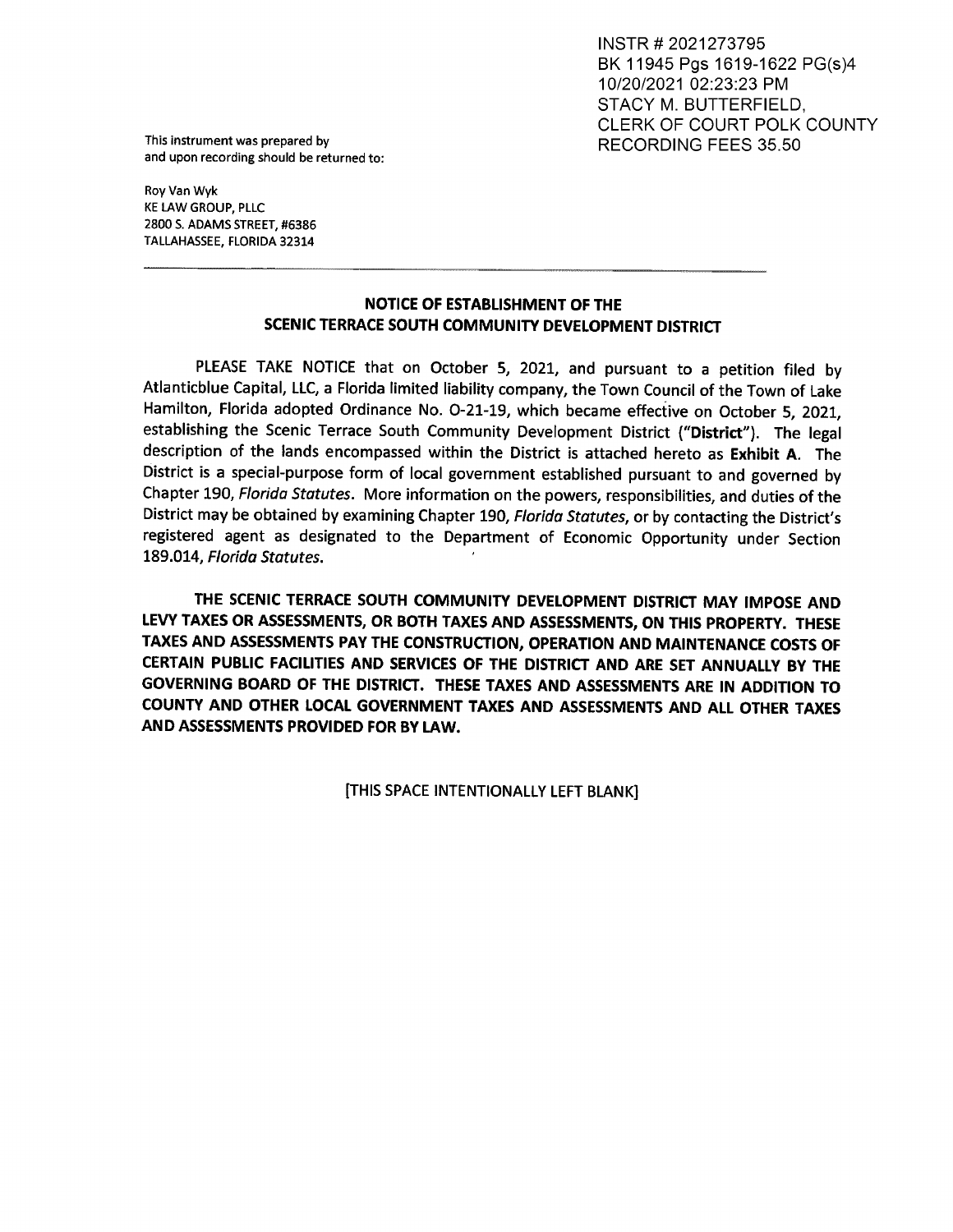IN WITNESS WHEREOF, this Notice has been executed on this 13th day of October, 2021, and recorded in the Official Records of Polk County, Florida.

**Witness**  $\zeta$ **Print Name** 

Chairperson, Board of Supervisors

<u>udson</u> Witness udson Fatric<sub>a</sub>

**Print Name** 

**STATE OF FLORIDA** COUNTY OF  $\mathbb{R}^2$ 

The foregoing instrument was acknowledged before me by means of E physical presence or D online notarization, this 3<sup>1</sup> day of October, 2021, by Lauren Schwenk, as Chairperson of the Board of Supervisors of the Scenic Terrace South Community Development District.



(Official Notary Signature & Seal) BVM くちけ Name:

Personally Known ν OR Produced Identification Type of Identification \_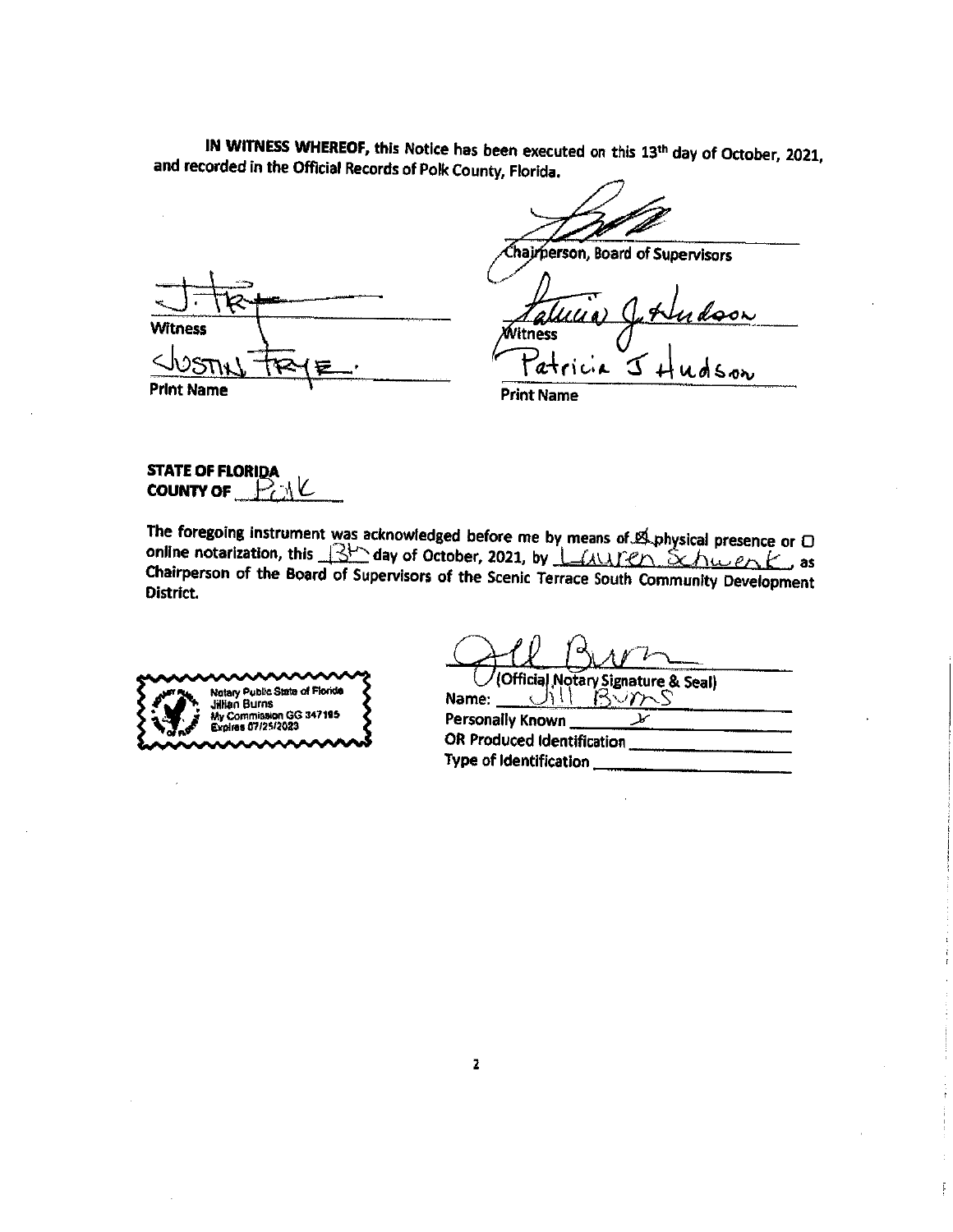## **Exhibit A**

## **Property Description**

**LEGAL DESCRIPTION:** 

A PORTION OF LAND LYING IN SECTION 9 AND 10, TOWNSHIP 28 SOUTH, RANGE 27 EAST, POLK COUNTY, FLORIDA, BEING MORE PARTICULARLY DESCRIBED AS FOLLOWS: COMMENCE AT THE NORTH 1/4 CORNER OF SAID SECTION 9, THENCE RUN SOUTH 00°36'52" EAST ALONG THE WEST LINE OF THE NORTHEAST 1/4 FOR A DISTANCE OF 1371.46 FEET; THENCE DEPARTING SAID WEST LINE RUN NORTH 89°23'08" EAST FOR A DISTANCE OF 37.81 FEET TO THE POINT OF BEGINNING; THENCE RUN THE FOLLOWING COURSES AND DISTANCES ALONG THE SOUTH RIGHT OF WAY LINE OF WHITE CLAY PIT ROAD, AS RECORDED IN MAP BOOK 2, PAGES 146 THROUGH 156, PUBLIC RECORDS OF POLK COUNTY FLORIDA: NORTH 69°21'25" EAST, 47.30 FEET; SOUTH 89°17'17" EAST, 1240.44 FEET; NORTH 89°45'07" EAST, 1310.06 FEET TO A POINT ON THE WEST RIGHT OF WAY LINE OF DETOUR ROAD, AS RECORDED IN MAP BOOK 1, PAGES 14 THROUGH 17, AFORESAID PUBLIC RECORDS OF POLK COUNTY FLORIDA; THENCE RUN SOUTH 00°40'51" EAST ALONG SAID WEST RIGHT OF WAY LINE FOR A DISTANCE OF 641.71 FEET TO THE INTERSECTION OF SAID WEST LINE AND THE WESTERLY EXTENSION OF THE NORTH LINE OF THE SOUTH 1/2 OF THE SOUTHWEST 1/4 OF THE NORTHWEST 1/4 OF AFORESAID SECTION 10; THENCE RUN NORTH 89°18'18" EAST ALONG SAID WESTERLY EXTENSION AND THE NORTH LINE OF THE SOUTH 1/2 OF THE SOUTHWEST 1/4 OF THE NORTHWEST 1/4, ALSO BEING THE SOUTH LINE OF QUAIL RIDGE POINTE, AS RECORDED IN PLAT BOOK 107, PAGE 44, SAID PUBLIC RECORDS FOR A DISTANCE OF 1336.30 FEET TO THE NORTHEAST CORNER OF SAID SOUTH 1/2 OF THE SOUTHWEST 1/4 OF THE NORTHWEST 1/4, ALSO BEING THE SOUTHEAST CORNER OF SAID QUAIL RIDGE POINTE; THENCE RUN SOUTH 00°31'31" EAST ALONG THE EAST LINE OF THE SOUTH 1/2 OF THE SOUTHWEST 1/4 OF THE NORTHWEST 1/4 OF SAID SECTION 10 FOR A DISTANCE OF 692.63 FEET TO A POINT ON THE SOUTH RIGHT OF WAY LINE OF HUGHES ROAD, RECORDED IN MAP BOOK 9, PAGES 12 THROUGH 30, SAID PUBLIC RECORDS; THENCE RUN NORTH 87°44' 17" EAST ALONG SAID SOUTH RIGHT OF WAY LINE FOR A DISTANCE OF 400.19 FEET TO A POINT ON THE EAST LINE OF THE WEST 400 FEET OF THE NORTH 990 FEET OF THE NORTHEAST 1/4 OF THE SOUTHWEST 1/4 OF SAID SECTION 10, AS RECORDED IN OFFICIAL RECORDS BOOK 10582, PAGE 184, SAID PUBLIC RECORDS; THENCE DEPARTING SAID SOUTH RIGHT OF WAY LINE RUN SOUTH 00°30'19" EAST ALONG SAID EAST LINE FOR A DISTANCE OF 975.04 FEET TO THE SOUTHEAST CORNER OF SAID WEST 400 FEET OF THE NORTH 990 FEET; THENCE RUN SOUTH 89°13' 41" WEST ALONG THE SOUTH LINE OF SAID WEST 400 FEET OF THE NORTH 990 FEET FOR A DISTANCE OF 400.00 FEET TO THE SOUTHEAST CORNER OF SAID WEST 400 FEET OF THE NORTH 990 FEET ALSO BEING A POINT ON THE WEST LINE OF THE NORTHEAST 1/4 OF THE SOUTHWEST 1/4: THENCE RUN NORTH 00°30'19" WEST ALONG SAID WEST LINE FOR A DISTANCE OF 330.07 FEET TO THE SOUTHEAST CORNER OF THE NORTH 1/2 OF THE NORTHWEST 1/4 OF THE SOUTHWEST 1/4 OF SAID SECTION 10; THENCE RUN SOUTH 89°13'27" WEST ALONG THE SOUTH LINE OF SAID NORTH 1/2 OF THE NORTHWEST 1/4 OF THE SOUTHWEST 1/4 FOR A DISTANCE OF 1299.58 FEET TO A POINT ON THE EAST RIGHT OF WAY LINE OF AFORESAID DETOUR ROAD; THENCE RUN NORTH 00°57'39" WEST ALONG SAID EAST RIGHT OF WAY LINE FOR A DISTANCE OF 645.08 FEET TO A POINT ON THE SOUTH RIGHT OF WAY. LINE OF AFORESAID HUGHES ROAD; THENCE RUN THE FOLLOWING COURSES AND DISTANCES ALONG SAID SOUTH RIGHT OF WAY LINE: SOUTH 89°17'27" WEST, 54.09 FEET; NORTH 88°08'19" WEST, 78.74 FEET; SOUTH 89°27'54" WEST, 100.02 FEET; NORTH 88°48'59" WEST, 300.01 FEET; NORTH 89°57'44" WEST, 100.00 FEET; NORTH 88°48'59" WEST, 100.00 FEET; NORTH 89°23'21" WEST, 300.00 FEET; NORTH 88°48'59" WEST, 200.01 FEET; NORTH 88°51'54" WEST, 109.31 FEET TO A POINT ON THE EAST LINE OF THE NORTHWEST 1/4 OF THE SOUTHEAST 1/4 OF AFORESAID SECTION 9; THENCE RUN SOUTH 00°34'36" EAST ALONG SAID EAST LINE FOR A DISTANCE OF 1318.27 FEET TO THE SOUTHEAST CORNER OF SAID NORTHWEST 1/4 OF THE SOUTHEAST 1/4; THENCE RUN NORTH 89°44'40" WEST ALONG THE SOUTH LINE OF SAID NORTHWEST 1/4 OF THE SOUTHEAST 1/4 FOR A DISTANCE OF 1351.96 FEET TO A POINT ON THE WEST RIGHT OF WAY LINE OF STATE ROAD 17 AS SHOWN ON FDOT RIGHT OF WAY MAP